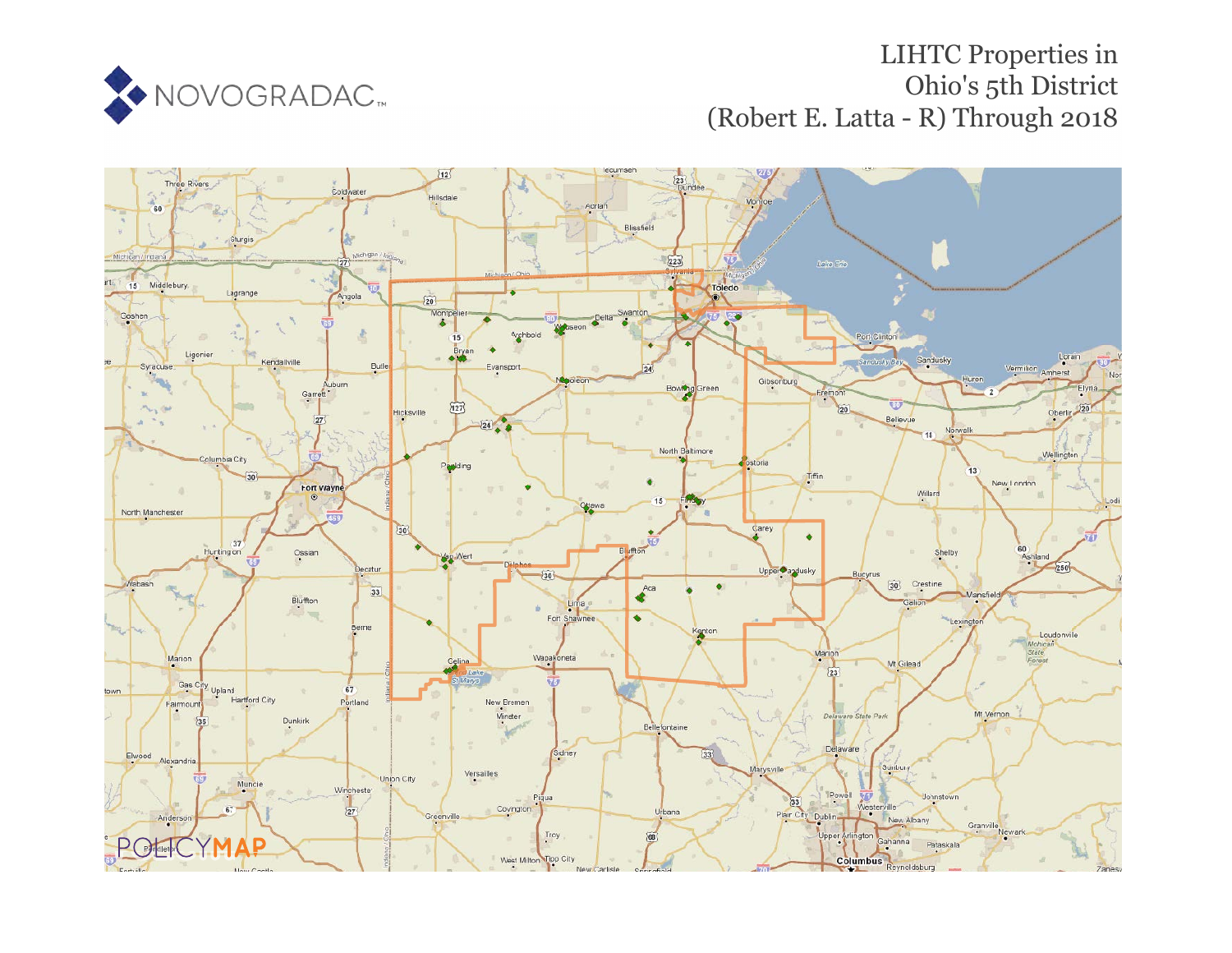| <b>Project Name</b>                    | <b>Address</b>                            | City                            | <b>State</b> | <b>Zip Code</b> | <b>Nonprofit</b><br><b>Sponsor</b> | <b>Allocation</b><br>Year | <b>Annual</b><br><b>Allocated</b><br><b>Amount</b> | <b>Year PIS</b> | <b>Construction Type</b>  | <b>Total</b><br><b>Units</b> | Low<br><b>Income</b><br><b>Units</b> | <b>Rent or</b><br><b>Income</b><br><b>Ceiling</b> | <b>Credit %</b>                             | <b>Bond</b> | <b>HUD Multi-Family</b><br>Tax-Exempt Financing/<br><b>Rental Assistance</b> |
|----------------------------------------|-------------------------------------------|---------------------------------|--------------|-----------------|------------------------------------|---------------------------|----------------------------------------------------|-----------------|---------------------------|------------------------------|--------------------------------------|---------------------------------------------------|---------------------------------------------|-------------|------------------------------------------------------------------------------|
| PARTRIDGE PLACE                        | $400$ PARTRIDGE $\,$ PAULDING<br>PL DR    |                                 | OH           | 45879           | Yes                                | 2002                      | \$245,769                                          | 2001            | <b>New Construction</b>   | 42                           | 42                                   | 60% AMGI                                          | $70\,\%$ present $\,$ No value              |             |                                                                              |
| <b>ESSEX PLACE</b>                     |                                           | 135 ESSEX WAY UPPER SANDUSKY OH |              | 43351           | Yes                                | 2003                      | \$191,907                                          | 2002            | <b>New Construction</b>   | 42                           | 42                                   | 60% AMGI                                          | <b>Both 30%</b><br>and 70%<br>present value | No          |                                                                              |
| NANTUCKET GREEN                        | DR                                        | 200 NANTUCKET UPPER SANDUSKY OH |              | 43351           | Yes                                | 2003                      | \$200,201                                          | 2002            | <b>New Construction</b>   | 40                           | 40                                   | 60% AMGI                                          | <b>Both 30%</b><br>and 70%<br>present value | No          |                                                                              |
| <b>WELLINGTON PLACE</b>                | 1350 N LOCUST<br><b>ST</b>                | <b>OTTAWA</b>                   | OH           | 45875           | Yes                                | 2003                      | \$168,377                                          | 2002            | New Construction          | 34                           | 34                                   | 60% AMGI                                          | <b>Both 30%</b><br>and 70%<br>present value | No          |                                                                              |
| <b>EAST POINTE APTS</b>                | 3617<br>LAKEPOINTE DR NORTHWOOD           |                                 | OH           | 43619           | $\mathbf{N}\mathbf{o}$             | 2004                      | \$140,186                                          | 2003            | Acquisition and Rehab 200 |                              | 143                                  | 60% AMGI                                          | $30$ % present $\,$ $\rm Yes$<br>value      |             |                                                                              |
| <b>ESSEX PLACE NORTH</b>               | $210$ S SYCAMORE $_{\rm SYCAMORE}$<br>AVE |                                 | OH           | 44882           | Yes                                | 2004                      | \$50,639                                           | 2003            | New Construction          | 10                           | 10                                   | 60% AMGI                                          | $70$ % present $\,$ No $\,$<br>value        |             |                                                                              |
| <b>SENIOR TOWER APTS</b>               | 806 BRIGHT RD FINDLAY                     |                                 | OH           | 45840           | No                                 | 2004                      | \$173,111                                          | 2003            | Acquisition and Rehab 146 |                              | 146                                  |                                                   | $30\,\%$ present $\,$ Yes value             |             |                                                                              |
| PATRICK PLACE                          | 12560 DENNIS<br><b>ST</b>                 | PAULDING                        | OH           | 45879           | Yes                                | 2006                      | \$131,472                                          | 2005            | Acquisition and Rehab 24  |                              | 24                                   | 60% AMGI                                          | <b>Both 30%</b><br>and 70%<br>present value | No          |                                                                              |
| PAIGELYNN PLACE                        | 99 VERONICA ST SWANTON                    |                                 | OH           | 43558           | Yes                                | 2006                      | \$624,169                                          | 2005            | New Construction          | 60                           | 60                                   | 60% AMGI                                          | <b>Both 30%</b><br>and 70%<br>present value |             |                                                                              |
| WILLIAMSBURG<br>SQUARE                 | 1400 W MARKET CELINA<br><b>ST</b>         |                                 | OH           | 45822           | Yes                                | 2006                      | \$242,610                                          | 2005            | Acquisition and Rehab 71  |                              | 71                                   | 60% AMGI                                          | <b>Both 30%</b><br>and 70%<br>present value |             |                                                                              |
| DEFIANCE RIDGE APTS AYERSVILLE         | 1221<br>AVE                               | <b>DEFIANCE</b>                 | OH           | 43512           | Yes                                | 2007                      | \$1,100,000                                        | 2006            | Acquisition and Rehab 35  |                              | 34                                   | 60% AMGI                                          | <b>Both 30%</b><br>and 70%<br>present value | No          |                                                                              |
| <b>QUAIL MEADOW</b>                    | 595 STEARNS RD FOSTORIA                   |                                 | OH           | 44830           | Yes                                | 2007                      | \$471,705                                          | 2006            | <b>New Construction</b>   | 50                           | 50                                   | 60% AMGI                                          | <b>Both 30%</b><br>and 70%<br>present value |             |                                                                              |
| <b>MELROSE VILLAGE</b><br>PHASE I & II | 2201 JENNIFER<br>${\rm LN}$               | <b>FINDLAY</b>                  | OH           | 45840           | No                                 | 2007                      | \$0                                                | 2006            | Acquisition and Rehab 106 |                              | 106                                  | 60% AMGI                                          | $30\,\%$ present $\,$ No value              |             |                                                                              |

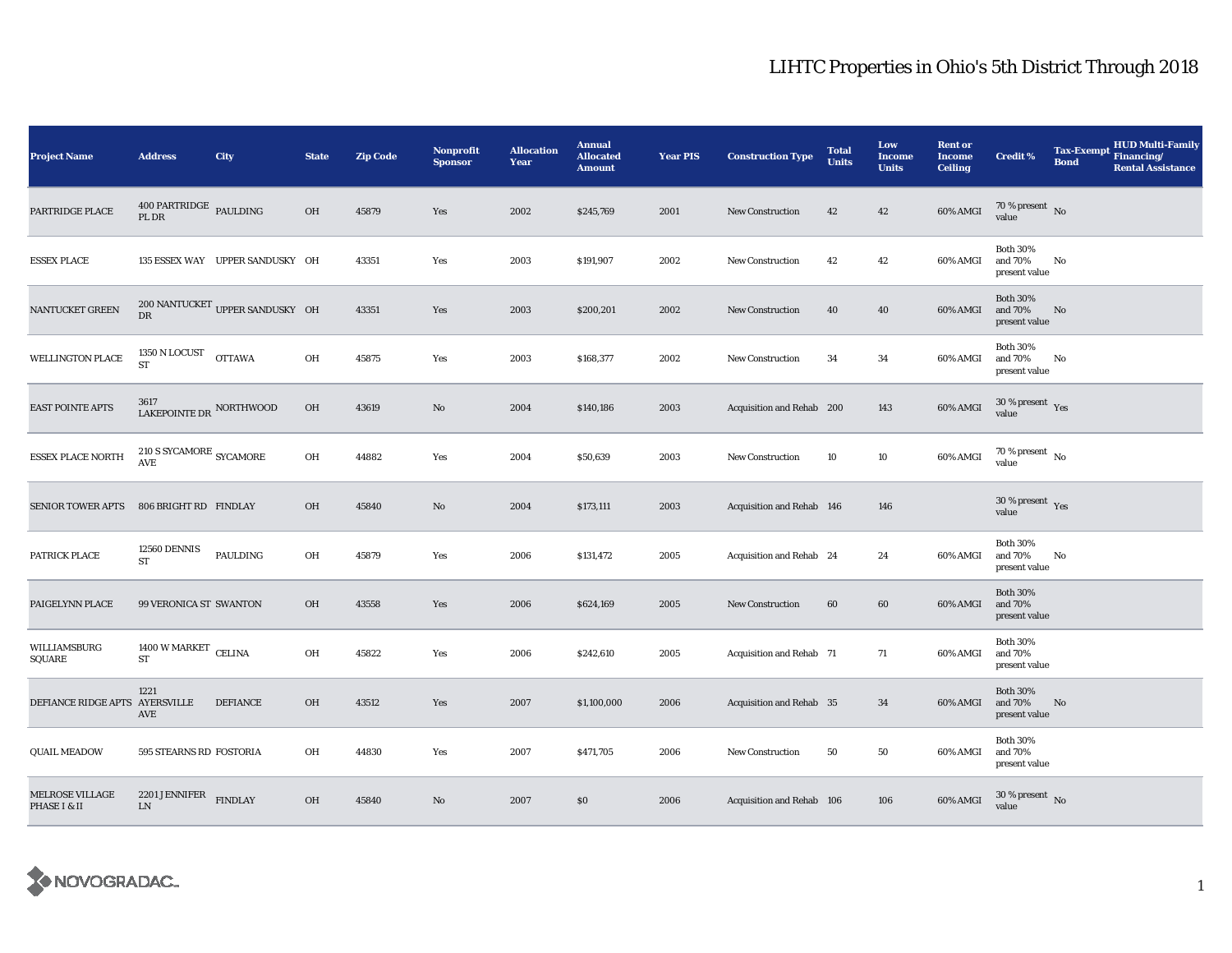| <b>Project Name</b>                                                | <b>Address</b>                        | City                           | <b>State</b>  | <b>Zip Code</b> | <b>Nonprofit</b><br><b>Sponsor</b> | <b>Allocation</b><br>Year | <b>Annual</b><br><b>Allocated</b><br><b>Amount</b> | <b>Year PIS</b> | <b>Construction Type</b> | <b>Total</b><br><b>Units</b> | Low<br><b>Income</b><br><b>Units</b> | <b>Rent or</b><br><b>Income</b><br><b>Ceiling</b> | Credit %                                        | <b>Tax-Exempt</b><br><b>Bond</b> | <b>HUD Multi-Family</b><br>Financing/<br><b>Rental Assistance</b> |
|--------------------------------------------------------------------|---------------------------------------|--------------------------------|---------------|-----------------|------------------------------------|---------------------------|----------------------------------------------------|-----------------|--------------------------|------------------------------|--------------------------------------|---------------------------------------------------|-------------------------------------------------|----------------------------------|-------------------------------------------------------------------|
| <b>CELINA GARDENS</b>                                              | 710<br>DEVONSHIRE<br>DR               | <b>CELINA</b>                  | OH            | 45822           | Yes                                | 2008                      | \$0                                                | 2007            | Acquisition and Rehab 32 |                              | 31                                   | 60% AMGI                                          | <b>Both 30%</b><br>and 70%<br>present value     |                                  |                                                                   |
| <b>NORWALK SENIOR</b><br><b>COMMUNITY BENNETT</b><br><b>POINTE</b> | LN                                    | 1005 CHAUNCEY BOWLING GREEN OH |               | 43402           |                                    | 2008                      | \$42,806                                           | 2007            | New Construction         | 40                           | 40                                   | 60% AMGI                                          | <b>Both 30%</b><br>and 70%<br>present value     |                                  |                                                                   |
| <b>VILLAS OF WAYNE</b><br>TRAIL                                    | 801 VILLAGE LN DEFIANCE               |                                | OH            | 43512           | Yes                                | 2008                      | \$464,526                                          | 2007            | New Construction         | 42                           | 42                                   | 60% AMGI                                          | <b>Both 30%</b><br>and 70%<br>present value     | No                               |                                                                   |
| <b>BOWLING GREEN</b><br><b>SENIOR COMMUNITY</b>                    | <b>LN</b>                             | 1009 CHAUNCEY BOWLING GREEN OH |               | 43402           |                                    | 2009                      | \$0                                                | 2008            | <b>New Construction</b>  | 64                           | 64                                   | 60% AMGI                                          | <b>Both 30%</b><br>and 70%<br>present value     |                                  |                                                                   |
| <b>BRYAN SENIOR</b><br><b>HOUSING</b>                              | 1915 E WILSON<br>${\rm ST}$           | <b>BRYAN</b>                   | OH            | 43506           | Yes                                | 2009                      | \$32,243                                           | 2008            | New Construction         | 32                           | $32\,$                               | 60% AMGI                                          | Not<br>Indicated                                |                                  |                                                                   |
| <b>CLAY MEADOWS</b>                                                | 111 WILLARD CT FAYETTE                |                                | OH            | 43521           |                                    | 2009                      | \$43,888                                           | 2008            | Acquisition and Rehab 48 |                              | 48                                   | 60% AMGI                                          | <b>Both 30%</b><br>and 70%<br>present value     |                                  |                                                                   |
| LAKE TOWNE SENIOR 4967 ROSEMARY WALBRIDGE<br>VILLAGE               | CT                                    |                                | OH            | 43465           | Yes                                | 2009                      | \$10,804                                           | 2008            | <b>New Construction</b>  | 43                           | 43                                   | 60% AMGI                                          | <b>Both 30%</b><br>and 70%<br>present value     |                                  |                                                                   |
| <b>FOREST EDGE</b>                                                 | 174 POWELL LN RAWSON                  |                                | OH            | 45881           | Yes                                | 2010                      | \$0                                                | 2009            | <b>New Construction</b>  | 36                           | 36                                   | 60% AMGI                                          | <b>Both 30%</b><br>and 70%<br>present value     |                                  |                                                                   |
| <b>MALLORY MEADOWS</b>                                             | 409 E<br>PATTERSON ST DUNKIRK         |                                | OH            | 45836           |                                    | 2010                      | \$0                                                | 2009            | Acquisition and Rehab 24 |                              | 24                                   |                                                   | <b>Both 30%</b><br>and 70%<br>present value     | Yes                              |                                                                   |
| NEW SETON KENTON                                                   | 699<br>MORNINGSIDE KENTON<br>DR       |                                | OH            | 43326           |                                    | 2010                      | \$0                                                | 2009            | Acquisition and Rehab 50 |                              | 50                                   |                                                   | $30\,\%$ present $\rm\thinspace_{Yes}$<br>value |                                  |                                                                   |
| DEFIANCE CROSSING<br><b>LEASE PURCHASE</b><br><b>HOUSING</b>       | 565 DEFIANCE<br><b>XING</b>           | <b>DEFIANCE</b>                | OH            | 43512           | Yes                                | 2007                      | \$0                                                | 2010            | <b>New Construction</b>  | 32                           | 32                                   | 60% AMGI                                          | 70 % present<br>value                           |                                  |                                                                   |
| FRONTIER RUN                                                       | 130 MENTZER<br>$\mathbf{R}\mathbf{D}$ | CONVOY                         | $O\mathrm{H}$ | 45832           |                                    | 2011                      | \$0                                                | 2010            | Acquisition and Rehab 16 |                              | 16                                   |                                                   | <b>Both 30%</b><br>and 70%<br>present value     | Yes                              |                                                                   |
| <b>MACKINAW</b><br>RETIREMENT VILLAGE ST                           | 500 W WAYNE                           | <b>CELINA</b>                  | OH            | 45822           |                                    | 2011                      | \$0                                                | 2010            | New Construction         | 32                           | $32\,$                               | 60% AMGI                                          | <b>Both 30%</b><br>and 70%<br>present value     |                                  |                                                                   |

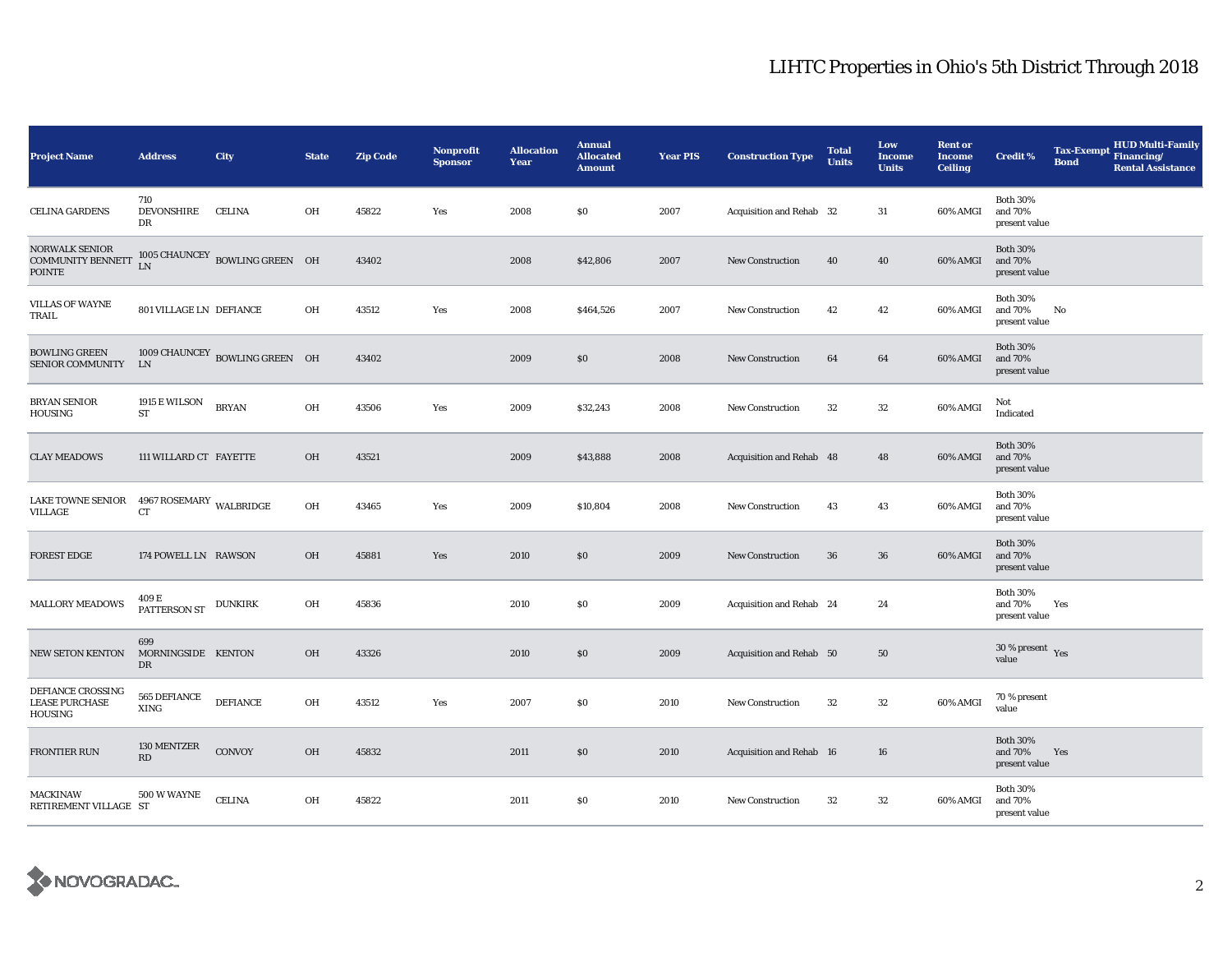| Project Name                                                                                                                                           | <b>Address</b>                                    | City                           | <b>State</b> | <b>Zip Code</b> | <b>Nonprofit</b><br><b>Sponsor</b> | <b>Allocation</b><br>Year | <b>Annual</b><br><b>Allocated</b><br><b>Amount</b> | <b>Year PIS</b> | <b>Construction Type</b> | <b>Total</b><br><b>Units</b> | Low<br><b>Income</b><br><b>Units</b> | <b>Rent or</b><br><b>Income</b><br><b>Ceiling</b> | <b>Credit %</b>                             | <b>Tax-Exempt</b><br><b>Bond</b> | HUD Multi-Family<br>Financing/<br><b>Rental Assistance</b> |
|--------------------------------------------------------------------------------------------------------------------------------------------------------|---------------------------------------------------|--------------------------------|--------------|-----------------|------------------------------------|---------------------------|----------------------------------------------------|-----------------|--------------------------|------------------------------|--------------------------------------|---------------------------------------------------|---------------------------------------------|----------------------------------|------------------------------------------------------------|
| <b>WAUSEON SENIOR</b><br>VILLAGE                                                                                                                       | 753 WAUSEON<br><b>SENIOR</b><br><b>VILLAGE DR</b> | <b>WAUSEON</b>                 | OH           | 43567           | Yes                                | 2011                      | \$0                                                | 2010            | <b>New Construction</b>  | 48                           | 48                                   | 60% AMGI                                          | <b>Both 30%</b><br>and 70%<br>present value |                                  |                                                            |
| $\begin{tabular}{lllllllllll} \bf{MAPLEWOOD\ VILLAGE & 600\,HIGHLAND & \bf{UPPER\,SANDUSKY & OH} \\ \bf{(UPPER\,SANDUSKY) & \bf{PKWY} & \end{tabular}$ |                                                   |                                |              | 43351           | No                                 | 1989                      | $\$0$                                              | 1990            | New Construction         | $32\,$                       | $32\,$                               |                                                   | $30\,\%$ present $\,$ No value              |                                  |                                                            |
| <b>GLENDALE</b>                                                                                                                                        | 5020 RYAN RD TOLEDO                               |                                | OH           | 43614           | No                                 | 1990                      | \$0                                                | 1990            | <b>New Construction</b>  | 100                          | 100                                  |                                                   | $70\,\%$ present $\,$ No value              |                                  |                                                            |
| CONTINENTAL<br><b>GARDENSPART</b>                                                                                                                      | 201 S THIRD ST CONTINENTAL                        |                                | OH           | 45831           | No                                 | 1991                      | \$42,737                                           | 1991            | New Construction         | $30\,$                       | $30\,$                               |                                                   | $30\,\%$ present $\,$ No value              |                                  |                                                            |
| <b>DELTA VILLAS</b>                                                                                                                                    | 1010 OAKVIEW<br>$_{\rm DR}$                       | <b>DELTA</b>                   | OH           | 43515           | No                                 | 1990                      | \$0                                                | 1991            | New Construction         | $\bf8$                       | $\bf 8$                              |                                                   | $70\,\%$ present $\,$ No value              |                                  |                                                            |
| EASTOWN VILLAGE<br><b>APTS</b>                                                                                                                         | <b>812 PRO DR</b>                                 | <b>CELINA</b>                  | OH           | 45822           | $\rm No$                           | 1991                      | \$70,824                                           | 1991            | New Construction         | 48                           | 48                                   |                                                   | $30$ % present $\,$ No $\,$<br>value        |                                  |                                                            |
| FOUNTAINHEAD APTS                                                                                                                                      | $205\,\mathrm{W}$ SHADLEY $$\,\mathrm{ALGER}$$ ST |                                | OH           | 45812           | $\mathbf{N}\mathbf{o}$             | 1991                      | \$33,611                                           | 1992            | New Construction         | 24                           | 24                                   |                                                   | $30\,\%$ present $\,$ No value              |                                  |                                                            |
| <b>BOWLING GREEN</b><br><b>MANOR</b>                                                                                                                   | AVE                                               | 1078 FAIRVIEW BOWLING GREEN OH |              | 43402           | $\rm No$                           | 1991                      | \$185,875                                          | 1993            | <b>New Construction</b>  | 60                           | 60                                   |                                                   | $70\,\%$ present $\,$ No value              |                                  |                                                            |
| <b>DUNKIRK ESTATES</b>                                                                                                                                 | $409\,\mathrm{E}$ PATTERSON ST $\;$ DUNKIRK       |                                | OH           | 45836           | $\mathbf{N}\mathbf{o}$             | 1993                      | \$30,086                                           | 1993            | New Construction         | 24                           | 24                                   |                                                   | $30\,\%$ present $\,$ No value              |                                  |                                                            |
| MORNINGSIDE VILLA                                                                                                                                      | 985 MEADOW<br>LN                                  | <b>KENTON</b>                  | OH           | 43326           | $\rm No$                           | 1992                      | \$43,047                                           | 1993            | New Construction         | 32                           | 32                                   |                                                   | $70$ % present $\,$ No $\,$<br>value        |                                  |                                                            |
| <b>WAUSEON MANOR II</b>                                                                                                                                | 425 COLE ST                                       | <b>WAUSEON</b>                 | <b>OH</b>    | 43567           | $\rm No$                           | 1991                      | \$113,896                                          | 1993            | New Construction         | 35                           | $35\,$                               |                                                   | 70 % present $\hbox{~No}$<br>value          |                                  |                                                            |
| <b>FINDLAY GREEN II</b>                                                                                                                                | 730 FOX RUN RD FINDLAY                            |                                | OH           | 45840           | Yes                                | 1993                      | \$276,500                                          | 1994            | Not Indicated            | 66                           | 66                                   |                                                   | Not<br>Indicated                            | No                               |                                                            |
| GLENWOOD VILLAGE 400 STERLING<br><b>APTS</b>                                                                                                           | <b>HILL DR</b>                                    | <b>FINDLAY</b>                 | OH           | 45840           | Yes                                | 1993                      | \$268,615                                          | 1994            | Not Indicated            | 76                           | 76                                   |                                                   | Not<br>Indicated                            | $\mathbf{No}$                    |                                                            |

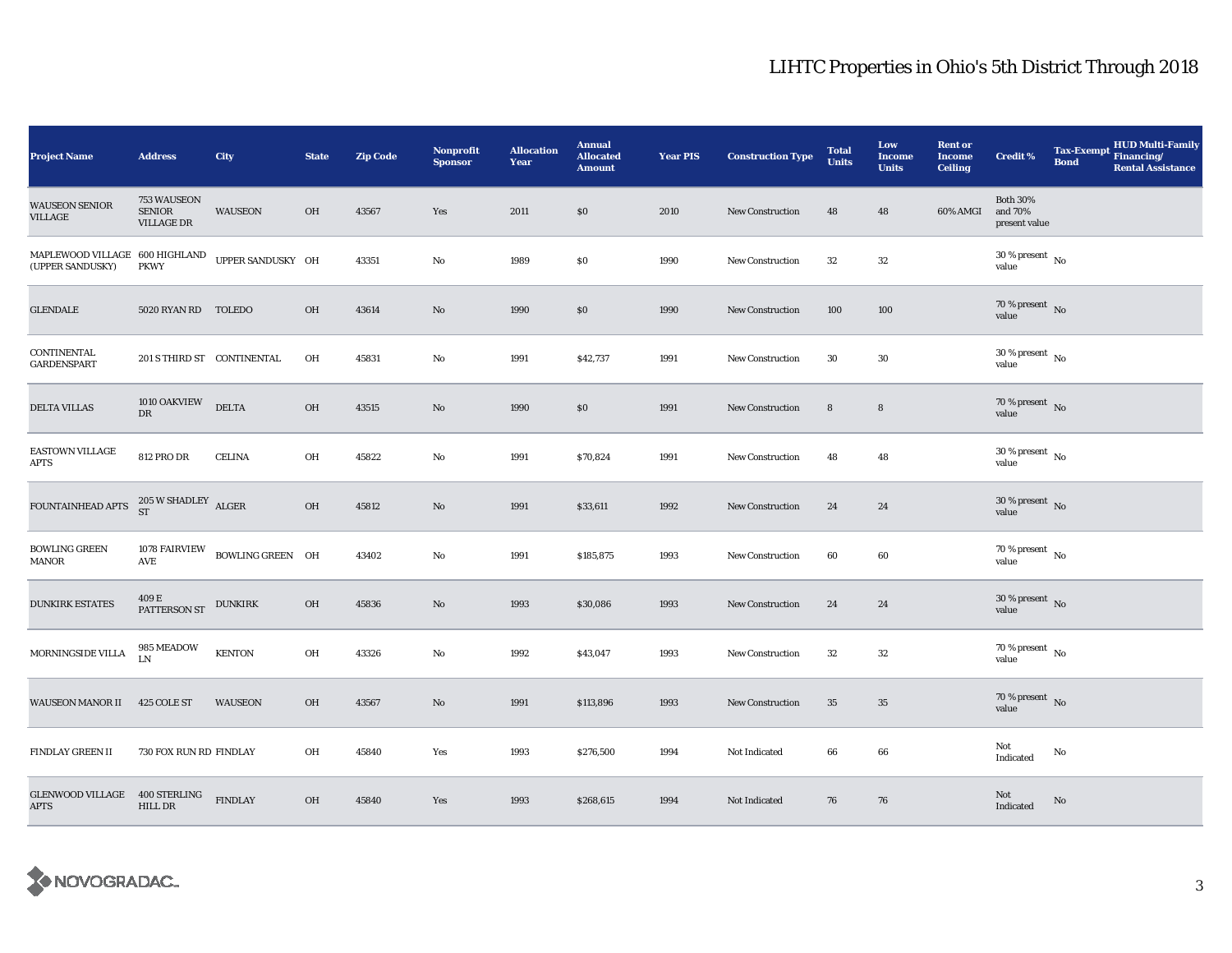| <b>Project Name</b>                   | <b>Address</b>                                 | City                           | <b>State</b>  | <b>Zip Code</b> | <b>Nonprofit</b><br><b>Sponsor</b> | <b>Allocation</b><br>Year | <b>Annual</b><br><b>Allocated</b><br><b>Amount</b> | <b>Year PIS</b> | <b>Construction Type</b> | <b>Total</b><br><b>Units</b> | Low<br><b>Income</b><br><b>Units</b> | <b>Rent or</b><br><b>Income</b><br><b>Ceiling</b> | <b>Credit %</b>                             | <b>Bond</b> | <b>HUD Multi-Family</b><br>Tax-Exempt Financing/<br><b>Rental Assistance</b> |
|---------------------------------------|------------------------------------------------|--------------------------------|---------------|-----------------|------------------------------------|---------------------------|----------------------------------------------------|-----------------|--------------------------|------------------------------|--------------------------------------|---------------------------------------------------|---------------------------------------------|-------------|------------------------------------------------------------------------------|
| <b>ROCKFORD VILLA</b>                 | 419 N HOLLY DR ROCKFORD                        |                                | OH            | 45882           | No                                 | 1994                      | \$32,543                                           | 1994            | <b>New Construction</b>  | 24                           | 24                                   |                                                   | Not<br>Indicated                            |             |                                                                              |
| SPRINGBROOK APTS                      | 980 MEADOW<br>${\rm LN}$                       | <b>KENTON</b>                  | OH            | 43326           | $\mathbf{No}$                      | 1993                      | \$62,820                                           | 1994            | Not Indicated            | 46                           | 46                                   |                                                   | Not<br>Indicated                            | $\rm No$    |                                                                              |
| ARBORS AT BOWLING<br><b>GREEN</b>     |                                                | 360 COLONY LN BOWLING GREEN OH |               | 43402           | No                                 | 1993                      | \$586,580                                          | 1995            | <b>New Construction</b>  | 120                          | 120                                  |                                                   | 70 % present $\hbox{~No}$<br>value          |             |                                                                              |
| <b>CHELSEA VILLAGE</b><br><b>APTS</b> | 750 VILLAGE LN DEFIANCE                        |                                | OH            | 43512           | $\mathbf{N}\mathbf{o}$             | 1993                      | \$292,941                                          | 1995            | New Construction         | 72                           | 72                                   |                                                   | $70\,\%$ present $${\rm No}$$ value         |             |                                                                              |
| YORKTOWN VILLAGE                      | 45810 W LIMA<br>$\operatorname{AVE}$           | ADA                            | OH            |                 | No                                 | 1994                      | \$41,477                                           | 1995            | <b>New Construction</b>  | 29                           | 29                                   |                                                   | $30\,\%$ present $\,$ No value              |             |                                                                              |
| <b>CRYSTAL GALE APTS</b>              | 613 SCOTT ST                                   | MC COMB                        | OH            |                 | No                                 | 1995                      | \$17,455                                           | 1996            | Acquisition and Rehab 24 |                              | 24                                   |                                                   | $30\,\%$ present $\,$ No value              |             |                                                                              |
| HEATHERGATE PARK<br>APTS              | $2450$ HEATHER $\,$ TOLEDO<br><b>GATE BLVD</b> |                                | OH            | 43614           | No                                 | 1993                      | \$844,426                                          | 1996            | New Construction         | 168                          | 168                                  |                                                   | $70\,\%$ present $\,$ No value              |             |                                                                              |
| <b>SCIOTO VILLAGE I</b>               | 1037 S MAIN ST KENTON                          |                                | OH            | 43326           | No                                 | 1995                      | \$46,755                                           | 1996            | Acquisition and Rehab 50 |                              | 50                                   |                                                   | $30\,\%$ present $\,$ No value              |             |                                                                              |
| <b>SHARON APTS</b>                    | 203 N<br><b>CAMPBELL ST</b>                    | <b>FOREST</b>                  | OH            | 45843           | No                                 | 1995                      | \$14,142                                           | 1996            | Acquisition and Rehab 24 |                              | 24                                   |                                                   | 30 % present $\hbox{~No}$<br>value          |             |                                                                              |
| <b>HIGHLAND VILLAGE</b>               | 210<br><b>RICHARDSON</b><br>DR                 | UPPER SANDUSKY OH              |               | 43351           | Yes                                | 1998                      | \$265,559                                          | 1997            | <b>New Construction</b>  | 60                           | 60                                   | <b>50% AMGI</b>                                   | <b>Both 30%</b><br>and 70%<br>present value | No          |                                                                              |
| <b>QUAIL RUN APTS</b>                 | 635 N FRANKLIN $\,$ VAN WERT<br><b>ST</b>      |                                | $\mathbf{OH}$ | 45891           | Yes                                | 1999                      | \$220,474                                          | 1997            | <b>New Construction</b>  | 60                           | 60                                   | 50% AMGI                                          | $70\,\%$ present $\,$ No value              |             |                                                                              |
| <b>WINDY KNOLL APTS</b>               | $210\to$ WAGNER ST                             | ALGER                          | OH            | 45812           | $\mathbf{No}$                      | 1996                      | \$45,160                                           | 1997            | <b>New Construction</b>  | 36                           | 36                                   |                                                   | $30\,\%$ present $\,$ No value              |             |                                                                              |
| <b>WOOD VILLAGE</b>                   | <b>603 S POE RD</b>                            | NORTH<br><b>BALTIMORE</b>      | OH            | 45872           | No                                 | 1997                      | \$44,459                                           | 1997            | Acquisition and Rehab 52 |                              | 52                                   | 60% AMGI                                          | $30$ % present $\,$ No value                |             |                                                                              |

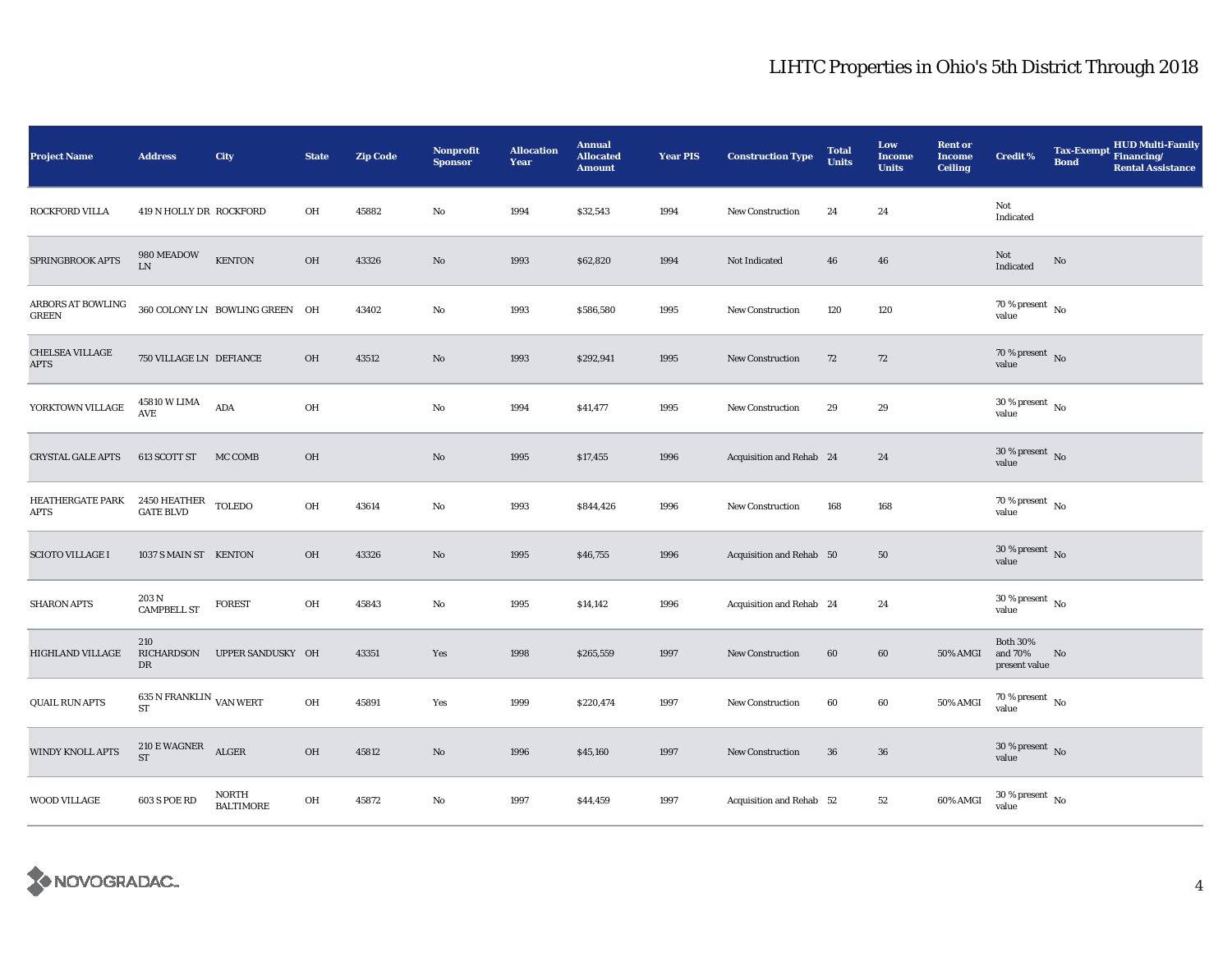| <b>Project Name</b>                                               | <b>Address</b>                   | City            | <b>State</b> | <b>Zip Code</b> | <b>Nonprofit</b><br><b>Sponsor</b> | <b>Allocation</b><br>Year | <b>Annual</b><br><b>Allocated</b><br><b>Amount</b> | <b>Year PIS</b>      | <b>Construction Type</b> | <b>Total</b><br><b>Units</b> | Low<br>Income<br><b>Units</b> | <b>Rent or</b><br><b>Income</b><br><b>Ceiling</b> | <b>Credit %</b>                             | <b>Tax-Exempt</b><br><b>Bond</b> | <b>HUD Multi-Family</b><br>Financing/<br><b>Rental Assistance</b> |
|-------------------------------------------------------------------|----------------------------------|-----------------|--------------|-----------------|------------------------------------|---------------------------|----------------------------------------------------|----------------------|--------------------------|------------------------------|-------------------------------|---------------------------------------------------|---------------------------------------------|----------------------------------|-------------------------------------------------------------------|
| <b>APPLE GLEN</b><br><b>TOWNHOMES</b>                             | 1116 KEAR RD                     | <b>VAN WERT</b> | OH           | 45891           | Yes                                | 1998                      | \$174,794                                          | 1998                 | <b>New Construction</b>  | 40                           | 40                            | 60% AMGI                                          | $70\,\%$ present $\,$ No value              |                                  |                                                                   |
| BRECKENRIDGE APTS                                                 | 2010 CRYSTAL<br>AVE              | <b>FINDLAY</b>  | OH           | 45840           | Yes                                | 1998                      | \$0                                                | 1998                 | <b>New Construction</b>  | 72                           | 71                            | 60% AMGI                                          | $70$ % present $\,$ No $\,$<br>value        |                                  |                                                                   |
| HIGHLAND VILLAGE II $_{\rm ST}^{161}$ BROADVIEW UPPER SANDUSKY OH |                                  |                 |              | 43351           | Yes                                | 1999                      | \$0\$                                              | 1998                 | New Construction         | 30                           | $30\,$                        | 60% AMGI                                          | $70\,\%$ present $\,$ No value              |                                  |                                                                   |
| OTTAWA RETIREMENT 205 SELHORST<br>VILLAGE                         | DR                               | <b>OTTAWA</b>   | OH           | 45875           | Yes                                | 1999                      | \$142,542                                          | 1998                 | <b>New Construction</b>  | 40                           | 40                            | 60% AMGI                                          | 70 % present $\hbox{~No}$<br>value          |                                  |                                                                   |
| <b>CRYSTAL GLEN APTS</b><br>(MELROSE)                             | 1231 CRYSTAL<br><b>GLEN BLVD</b> | <b>FINDLAY</b>  | OH           | 45840           | Yes                                | 2001                      | \$379,555                                          | 1999                 | <b>New Construction</b>  | 192                          | 192                           |                                                   | $30\,\%$ present $\,$ Yes value             |                                  |                                                                   |
| <b>EAGLES POINT APTS</b>                                          | 815<br>MORNINGSIDE KENTON<br>DR  |                 | OH           | 43326           | Yes                                | 2000                      | \$251,446                                          | 1999                 | <b>New Construction</b>  | 71                           | 71                            | 60% AMGI                                          | $70\,\%$ present $\,$ No value              |                                  |                                                                   |
| <b>GLEN ARBORS APTS</b>                                           | 2495 GLEN<br><b>ARBORS DR</b>    | <b>NAPOLEON</b> | OH           | 43545           | Yes                                | 2000                      | \$0                                                | 1999                 | <b>New Construction</b>  | 72                           | 72                            | 60% AMGI                                          | $70\,\%$ present $\,$ No value              |                                  |                                                                   |
| <b>WESLEY COMMONS</b>                                             | 700<br><b>STINCHCOMB</b><br>DR   | <b>FOSTORIA</b> | OH           | 44830           | Yes                                | 2000                      | \$238,753                                          | 1999                 | <b>New Construction</b>  | 54                           | 54                            | 60% AMGI                                          | $70\,\%$ present $\,$ No value              |                                  |                                                                   |
| YORKTOWN VILLAGE II 401 W LIMA AVE ADA                            |                                  |                 | OH           | 45810           | No                                 | 2000                      | \$75,430                                           | 1999                 | <b>New Construction</b>  | 17                           | 17                            | 60% AMGI                                          | $70\,\%$ present $\,$ No value              |                                  |                                                                   |
| <b>MEADOWS AT GRAND</b><br>LAKE                                   | 1400<br>MEADOWVIEW CELINA<br>DR  |                 | OH           | 45822           | Yes                                | 2000                      | \$237,607                                          | 1999                 | New Construction         | 59                           | 59                            | 60% AMGI                                          | 70 % present $\hbox{~No}$<br>value          |                                  |                                                                   |
| <b>MEADOW CREEK</b>                                               | 1700 E HIGH ST BRYAN             |                 | OH           | 43506           | No                                 | 2001                      | \$236,116                                          | 2000                 | <b>New Construction</b>  | 96                           | 57                            | 60% AMGI                                          | Not<br>Indicated                            |                                  |                                                                   |
| <b>KIWANIS VILLAGE</b>                                            | 1200 CROY DR FINDLAY             |                 | OH           | 45840           | Yes                                | 2012                      | \$0                                                | 2011                 | Acquisition and Rehab 45 |                              | 44                            | 60% AMGI                                          | <b>Both 30%</b><br>and 70%<br>present value |                                  |                                                                   |
| <b>CHRISTLA GALE APTS</b>                                         | 613 SCOTT ST<br>BLDG B           | MC COMB         | OH           |                 |                                    | Insufficient<br>Data      | $\$0$                                              | Insufficient<br>Data | Not Indicated            | 22                           | $\bf{0}$                      |                                                   | Not<br>Indicated                            |                                  |                                                                   |

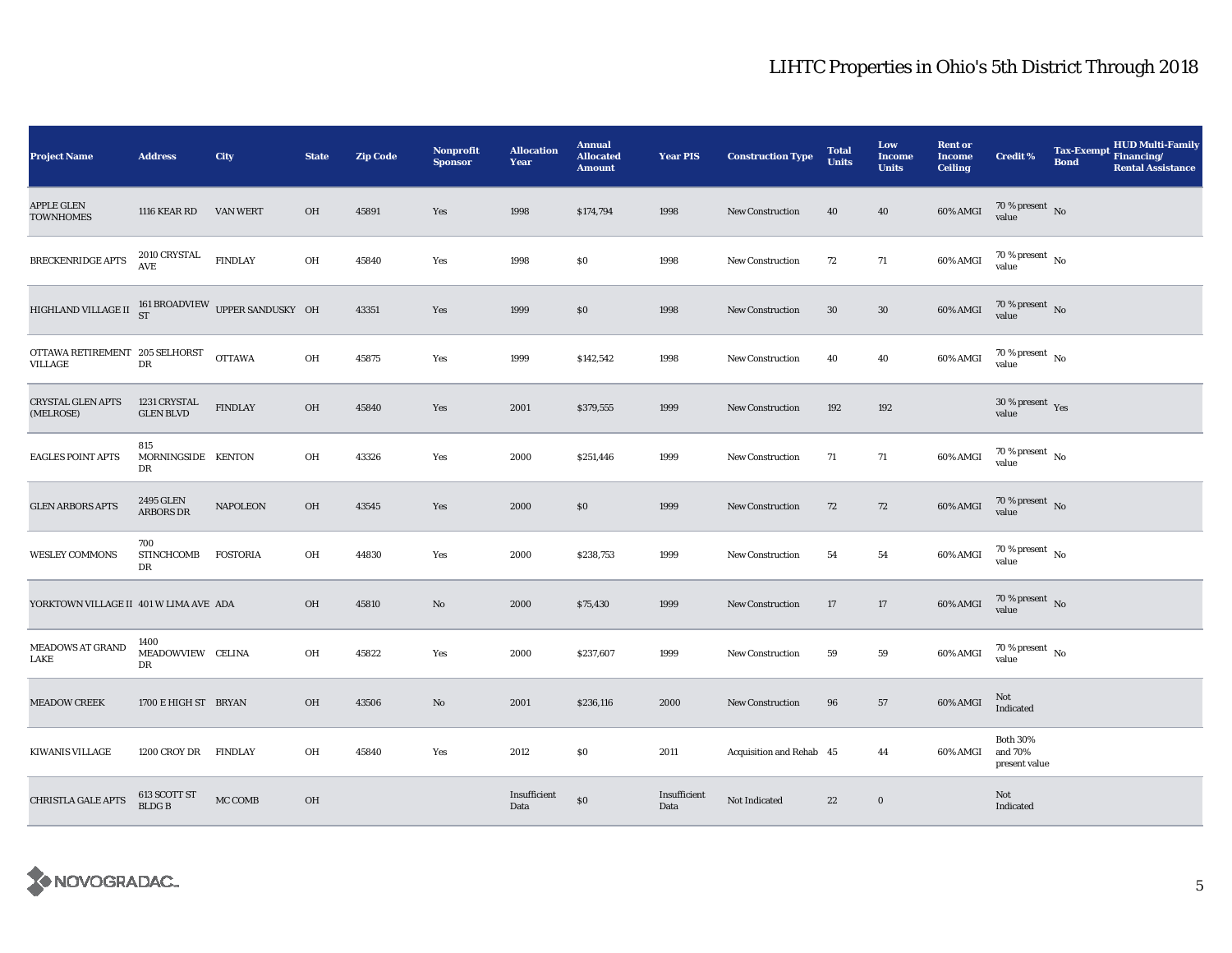| <b>Project Name</b>                                                  | <b>Address</b>                                       | City                            | <b>State</b>  | <b>Zip Code</b> | <b>Nonprofit</b><br><b>Sponsor</b> | <b>Allocation</b><br>Year | <b>Annual</b><br><b>Allocated</b><br><b>Amount</b> | <b>Year PIS</b>      | <b>Construction Type</b> | <b>Total</b><br><b>Units</b> | Low<br><b>Income</b><br><b>Units</b> | <b>Rent or</b><br><b>Income</b><br><b>Ceiling</b> | <b>Credit %</b>                             | <b>Tax-Exempt</b><br><b>Bond</b> | <b>HUD Multi-Family</b><br>Financing/<br><b>Rental Assistance</b> |
|----------------------------------------------------------------------|------------------------------------------------------|---------------------------------|---------------|-----------------|------------------------------------|---------------------------|----------------------------------------------------|----------------------|--------------------------|------------------------------|--------------------------------------|---------------------------------------------------|---------------------------------------------|----------------------------------|-------------------------------------------------------------------|
| <b>EASTPOINTE APTS</b>                                               | 3789<br>LAKEPOINTE DR NORTHWOOD                      |                                 | OH            | 43619           |                                    | Insufficient<br>Data      | $\$0$                                              | Insufficient<br>Data | Not Indicated            | 143                          | $\bf{0}$                             |                                                   | Not<br>Indicated                            |                                  |                                                                   |
| THE MEADOWS AT<br><b>GRAND LAKES APTS</b>                            | 1470<br>MEADOWVIEW CELINA<br>DR                      |                                 | OH            | 45822           |                                    | Insufficient<br>Data      | $\$0$                                              | Insufficient<br>Data | Not Indicated            | 60                           | $\mathbf 0$                          |                                                   | Not<br>Indicated                            |                                  |                                                                   |
| <b>BRYAN SENIOR</b><br><b>VILLAGE APTS</b>                           | 1200 RAYS DR                                         | <b>BRYAN</b>                    | OH            | 43506           | No                                 | 1987                      | $\$0$                                              | 1987                 | New Construction         | 40                           | 40                                   |                                                   | 30 % present<br>value                       |                                  |                                                                   |
| <b>WHISPERING WINDS</b><br><b>APTS</b>                               | 800 MAPLE ST STRYKER                                 |                                 | OH            | 43557           | $\rm No$                           | 1987                      | \$0                                                | 1987                 | New Construction         | 16                           | 16                                   |                                                   | 30 % present<br>value                       |                                  |                                                                   |
| <b>UPPER SANDUSKY</b><br><b>SENIOR APTS</b>                          | <b>BLVD</b>                                          | 102 WESTBROOK UPPER SANDUSKY OH |               | 43351           |                                    | 2009                      | \$0                                                | 2011                 | <b>New Construction</b>  | 24                           | 24                                   | 60% AMGI                                          | 70 % present<br>value                       |                                  |                                                                   |
| WHITEHOUSE SQUARE 7014 PARK VIEW WHITEHOUSE<br><b>SENIOR VILLAGE</b> | <b>CT</b>                                            |                                 | $O\mathrm{H}$ | 43571           | Yes                                | 2011                      | $\$0$                                              | 2011                 | New Construction         | 32                           | $32\,$                               | 60% AMGI                                          | 70 % present<br>value                       |                                  |                                                                   |
| <b>BRYAN COMMUNITY</b><br>APTS                                       | 936 E WILSON<br>${\rm ST}$                           | <b>BRYAN</b>                    | OH            | 43506           |                                    | 2013                      | \$0                                                | 2012                 | Acquisition and Rehab 60 |                              | 60                                   | 60% AMGI                                          | <b>Both 30%</b><br>and 70%<br>present value |                                  |                                                                   |
| <b>KENTON STATION</b>                                                | 1002 E<br><b>COLUMBUS ST</b>                         | <b>KENTON</b>                   | OH            | 43326           |                                    | 2013                      | \$0                                                | 2012                 | <b>New Construction</b>  | 32                           | $32\,$                               | 60% AMGI                                          | 70 % present<br>value                       |                                  |                                                                   |
| SYLVANIA SENIOR<br>RESIDENCE                                         | 3316<br>PERCENTUM RD TOLEDO                          |                                 | OH            | 43617           |                                    | 2013                      | \$0                                                | 2012                 | New Construction         | 51                           | 51                                   | 60% AMGI                                          | <b>Both 30%</b><br>and 70%<br>present value |                                  |                                                                   |
| <b>CRAWFORD PLACE</b>                                                | <b>PKWY</b>                                          | 600 HIGHLAND UPPER SANDUSKY OH  |               | 43351           |                                    | 2011                      | \$0                                                | 2013                 | Acquisition and Rehab 30 |                              | $30\,$                               | 60% AMGI                                          | Not<br>Indicated                            | Yes                              |                                                                   |
| <b>WESTWOOD SENIOR</b><br>APTS                                       | 1051<br>WESTWOOD DR VAN WERT                         |                                 | OH            | 45891           | No                                 | 2011                      | \$0                                                | 2013                 | New Construction         | 32                           | $32\,$                               | 60% AMGI                                          | 30 % present<br>value                       |                                  |                                                                   |
| <b>MONTPELIER</b><br><b>GARDENS</b>                                  | $202\to$ WABASH MONTPELIER<br>$\operatorname{AVE}$   |                                 | $O\mathrm{H}$ | 43543           |                                    | 2012                      | \$94,797                                           | 2014                 | Acquisition and Rehab 40 |                              | $\boldsymbol{0}$                     |                                                   | $30$ % present $\,$ No $\,$<br>value        |                                  | Yes                                                               |
| OAKWOOD VILLAGE<br>APTS                                              | $1800$ OAKWOOD $\,$ NAPOLEON<br>$\operatorname{AVE}$ |                                 | OH            | 43545           |                                    | 2012                      | \$297,528                                          | 2014                 | Acquisition and Rehab 32 |                              | $\bf{0}$                             |                                                   | <b>Both 30%</b><br>and 70%<br>present value | No                               | Yes                                                               |

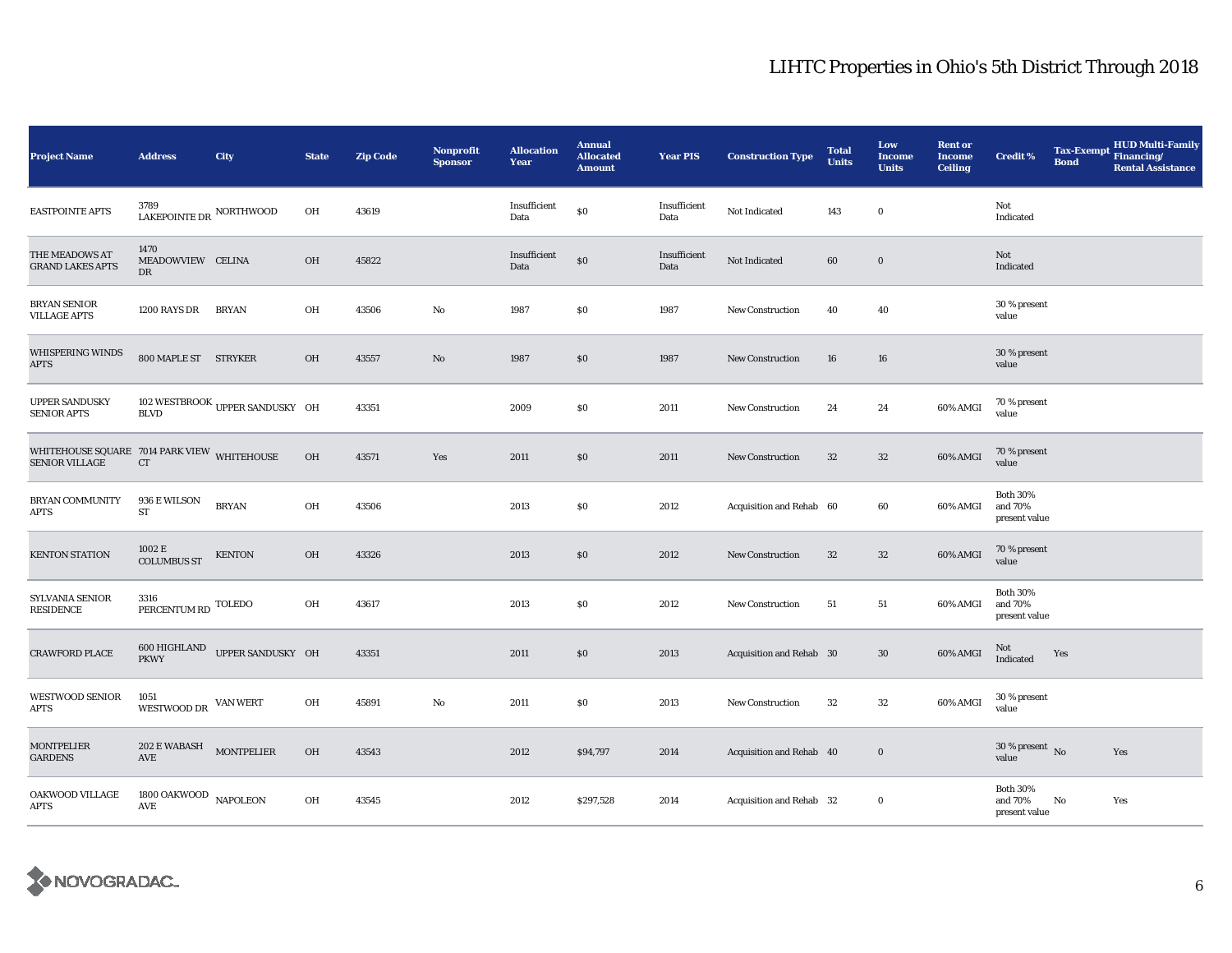| <b>Project Name</b>                                                       | <b>Address</b>            | City                            | <b>State</b> | <b>Zip Code</b> | <b>Nonprofit</b><br><b>Sponsor</b> | <b>Allocation</b><br>Year | <b>Annual</b><br><b>Allocated</b><br><b>Amount</b> | <b>Year PIS</b> | <b>Construction Type</b> | <b>Total</b><br><b>Units</b> | Low<br><b>Income</b><br><b>Units</b> | <b>Rent or</b><br><b>Income</b><br><b>Ceiling</b> | <b>Credit %</b>                             | Tax-Exempt Financing/<br><b>Bond</b> | <b>HUD Multi-Family</b><br><b>Rental Assistance</b> |
|---------------------------------------------------------------------------|---------------------------|---------------------------------|--------------|-----------------|------------------------------------|---------------------------|----------------------------------------------------|-----------------|--------------------------|------------------------------|--------------------------------------|---------------------------------------------------|---------------------------------------------|--------------------------------------|-----------------------------------------------------|
| <b>RALSTON SQUARE</b><br>APTS                                             | 548 PONTIAC DR DEFIANCE   |                                 | OH           | 43512           |                                    | 2012                      | \$506,170                                          | 2014            | Acquisition and Rehab 50 |                              | $\bf{0}$                             |                                                   | <b>Both 30%</b><br>and 70%<br>present value | No                                   | Yes                                                 |
| <b>HARBOR TOWN</b><br><b>SENIOR RESIDENCE</b>                             | 7120<br>LIGHTHOUSE<br>WAY | PERRYSBURG                      | OH           | 43551-7014      |                                    | 2013                      | \$990,000                                          | 2015            | <b>New Construction</b>  | 69                           | 69                                   |                                                   | <b>Both 30%</b><br>and 70%<br>present value | No                                   | Yes                                                 |
| VILLA ALLEGRA                                                             | <b>808 PRO DR</b>         | <b>CELINA</b>                   | OH           | 45822           | Yes                                | 1988                      | S <sub>0</sub>                                     | 1988            | New Construction         | 28                           | 28                                   |                                                   | 30 % present<br>value                       |                                      |                                                     |
| <b>ADA HOMES</b>                                                          | <b>126 W N AVE</b>        | ADA                             | OH           | 45810           | No                                 | 1989                      | \$0                                                | 1989            | <b>New Construction</b>  | 36                           | 36                                   |                                                   | $70\,\%$ present $\,$ No value              |                                      |                                                     |
| DELTA VILLAS 1                                                            | 101 OAKVIEW<br>${\rm DR}$ | <b>DELTA</b>                    | OH           | 43515           | $\mathbf{No}$                      | 1989                      | $\$0$                                              | 1989            | New Construction         | 12                           | 12                                   |                                                   | $70\,\%$ present $\,$ No value              |                                      |                                                     |
| <b>DELTA VILLAS 2</b>                                                     | 700 OAKVIEW<br>DR         | <b>DELTA</b>                    | OH           | 43515           | $\mathbf{No}$                      | 1989                      | \$0                                                | 1989            | <b>New Construction</b>  | 8                            | 8                                    |                                                   | 70 % present $\,$ No $\,$<br>value          |                                      |                                                     |
| EAST GARDEN APTS                                                          | 100 E LUTZ RD ARCHBOLD    |                                 | OH           | 43502           | $\mathbf{N}\mathbf{o}$             | 1989                      | $\$0$                                              | 1989            | <b>New Construction</b>  | 49                           | 49                                   |                                                   | $30\,\%$ present $\,$ No value              |                                      |                                                     |
| <b>HICKORY TREE</b><br><b>ESTATES</b>                                     | 531 S<br>PATTERSON ST     | <b>CAREY</b>                    | OH           | 43316           | $\mathbf{No}$                      | 1989                      | $\$0$                                              | 1989            | <b>New Construction</b>  | 36                           | 36                                   |                                                   | $30\,\%$ present $\,$ No value              |                                      |                                                     |
| <b>INDIAN RUN APTS</b>                                                    | $_{\rm DR}$               | 1045 HALBEDEL UPPER SANDUSKY OH |              | 43351           | No                                 | 1989                      | \$0                                                | 1989            | New Construction         | 24                           | 24                                   |                                                   | 30 % present $\overline{N}$<br>value        |                                      |                                                     |
| <b>OAKVIEW APTS</b>                                                       | 100 OAKVIEW<br>DR         | <b>DELTA</b>                    | OH           | 43515           | No                                 | 1989                      | \$0                                                | 1989            | <b>New Construction</b>  | 38                           | 38                                   |                                                   | $30\,\%$ present $\,$ No $\,$<br>value      |                                      |                                                     |
| PARK AVENUE VILLAS I 100 PARK AVE                                         |                           | ANTWERP                         | OH           | 45813           | No                                 | 1989                      | \$0                                                | 1989            | <b>New Construction</b>  | 12                           | 12                                   |                                                   | $70\,\%$ present $\,$ No value              |                                      |                                                     |
| $\ensuremath{\mathsf{PARK}}\xspace$ AVENUE VILLAS<br>$\scriptstyle\rm II$ | 500 PARK AVE ANTWERP      |                                 | OH           |                 | No                                 | 1989                      | \$0                                                | 1989            | New Construction         | 10                           | 10                                   |                                                   | 70 % present $\hbox{~No}$<br>value          |                                      |                                                     |
| <b>WEST ELM APTS</b>                                                      | <b>100 E ELM ST</b>       | <b>WAUSEON</b>                  | OH           | 43567           | $\mathbf{N}\mathbf{o}$             | 1989                      | \$0                                                | 1989            | New Construction         | 99                           | 99                                   |                                                   | $30\,\%$ present $\,$ No value              |                                      |                                                     |